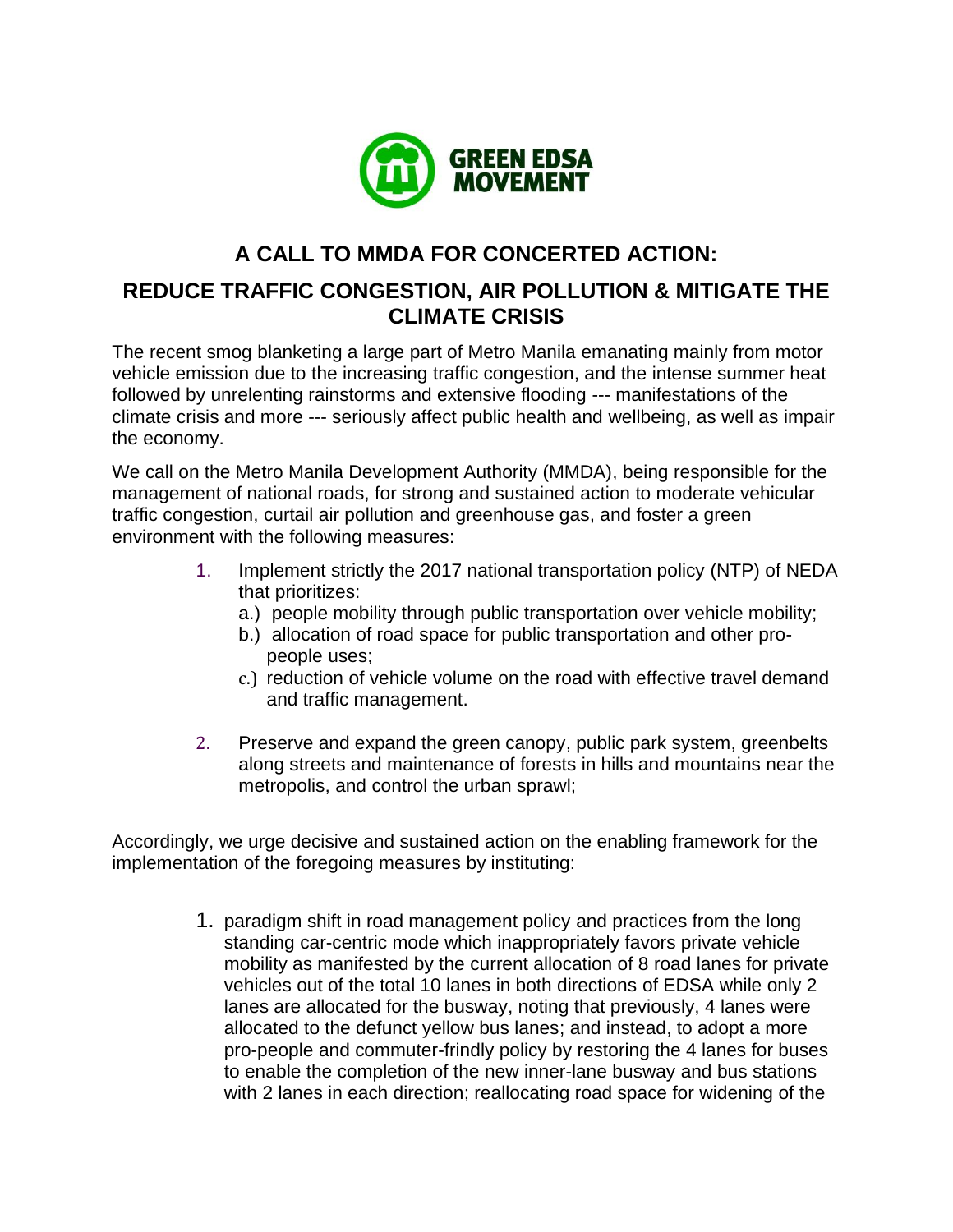narrow sidewalks and create green planting strips, bike lanes and onstreet spaces for curbside dining or other community activities to enhance dynamism and economic activity in the neighborhood, particularly during this unrelenting pandemic;

2. more effective travel demand management system to decongest the private vehicle lanes through the imposition of a high occupancy vehicle (HOV) rule coupled with congestion charge to regulate the ever-increasing volume of private vehicles, whereby vehicles compliant with the prescribed HOV rule with at least 2 persons on board shall be allowed free access to the city center, while non-compliant vehicles shall be charged a congestion fee during peak travel hours. The color and number coding system had proven ineffective and should be replaced by this HOV system, which is being used in major cities abroad, notably Singapore and London.

Road space is a finite public resource that must be utilized efficiently to move people not vehicles. Road managers must be conscious of the "induced demand" phenomenon where more road space induces more motorists to drive on the road and shun public transport.

- 3. Better traffic management of chokepoints and effective flood control in flood-prone road sections to ensure smooth and continuous flow of vehicular traffic, particularly public buses during peak travel hours and heavy rains;
- 4. Intensify the drive against smoke belching vehicles with more effective method, while curbing known malpractices in the pursuit of the same, and support a meaningful and sustainable vehicle inspection system and the shift to a cleaner and greener public transportation;
- 5. Work with the Department of Public Works and Highways (DPWH) to eliminate or modify structures, such as the EDSA-Tramo flyover to NAIA Road, that had been creating traffic chokepoints resulting in kilometric vehicular pileups during peak travel hours since its construction decades ago.
- 6. Develop a comprehensive green program to increase the green canopy with more trees and landscaping along city streets, expand the public park system for the teeming population of the metropolis and designate nobuild zones for forest to grow in hills and mountains around the metropolis, and delineate the boundary for high density urban development to control the urban sprawl;